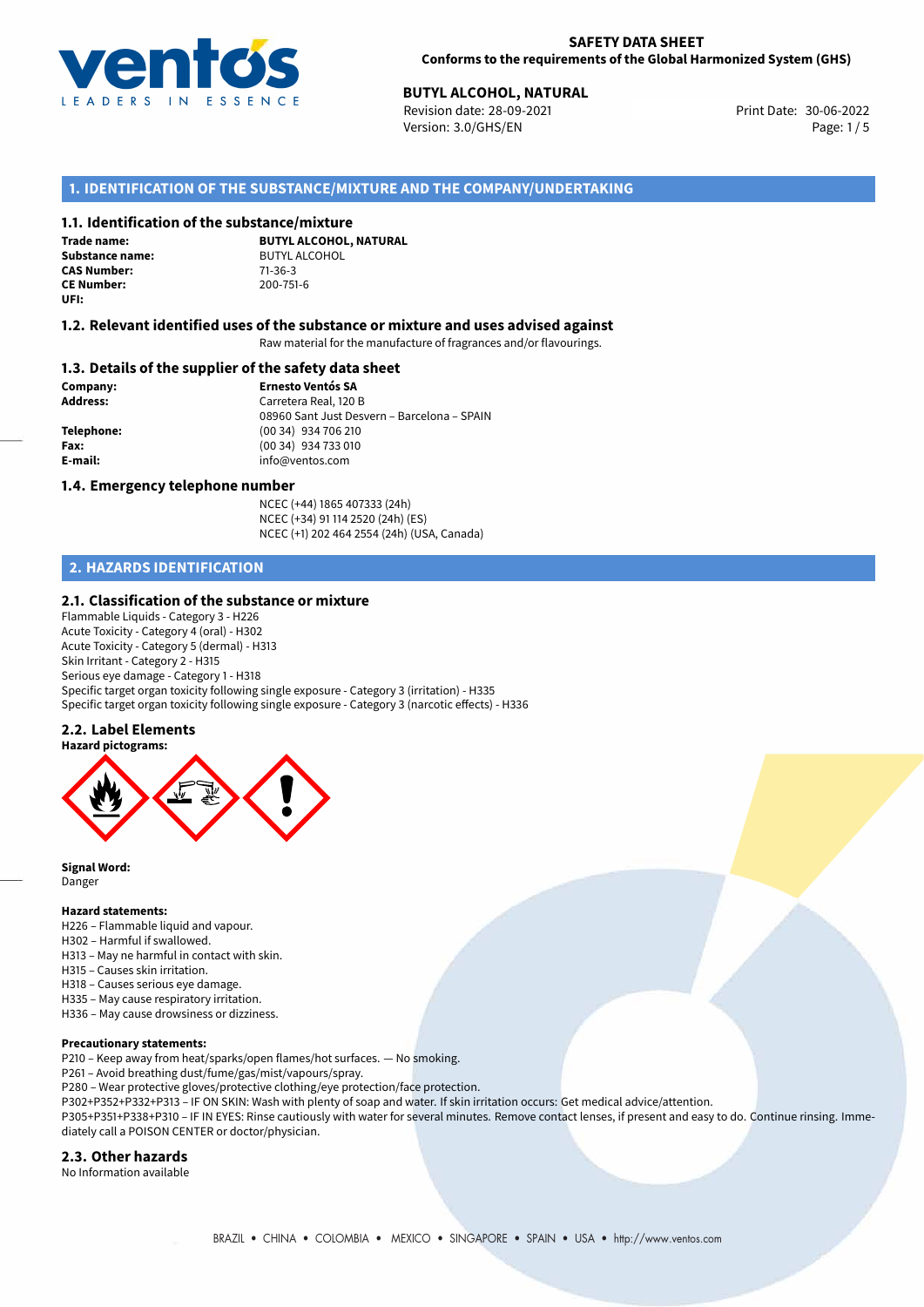

# **BUTYL ALCOHOL, NATURAL**<br>30-06-2022 **Butler** Revision date: 28-09-2021

Revision date: 28-09-2021 Version: 3.0/GHS/EN Page: 2 / 5

# **3. COMPOSITION/INFORMATION ON INGREDIENTS**

#### **3.1. Substances**

| Chemical name: | <b>BUTYL ALCOHOL</b> |
|----------------|----------------------|
| CAS number:    | 71-36-3              |
| EC number:     | 200-751-6            |

#### **Hazardous constituents:**

| <b>Chemical Name</b> | % (w/w)   | <b>CAS No</b><br><b>EC No</b> | <b>Classification according to GHS</b>                                                                                                                                                                                                                                                                                                                                                                              |
|----------------------|-----------|-------------------------------|---------------------------------------------------------------------------------------------------------------------------------------------------------------------------------------------------------------------------------------------------------------------------------------------------------------------------------------------------------------------------------------------------------------------|
| <b>BUTYL ALCOHOL</b> | $\geq$ 50 | $71-36-3$<br>200-751-6        | Flammable Liquids - Category 3 - H226<br>Acute Toxicity - Category 4 (oral) - H302<br>Acute Toxicity - Category 5 (dermal) - H313<br>Skin Irritant - Category 2 - H315<br>Serious eye damage - Category 1 - H318<br>Specific target organ toxicity following single exposure - Category 3 (irritation) - H335<br>Specific target organ toxicity following single exposure - Category 3 (narcotic effects)<br>- H336 |

[See the full text of the hazard statements in section 16.](#page-4-0)

# **3.2. Mixtures**

### Not applicable.

# **4. FIRST-AID MEASURES**

#### **4.1. Description of necessary first aid measures**

| Ingestion:    | Rinse mouth with water.                                                                                               |
|---------------|-----------------------------------------------------------------------------------------------------------------------|
|               | Obtain medical advice.                                                                                                |
|               | Keep at rest. Do not induce vomiting.                                                                                 |
| Eye contact:  | In case of contact with eyes, rinse immediately with plenty of water for at least 15 minutes and seek medical advice. |
| Inhalation:   | Remove person to fresh air and keep at rest.                                                                          |
|               | Seek immediate medical advice.                                                                                        |
| Skin contact: | Take off immediately all contaminated clothing.                                                                       |
|               | Thoroughly wash affected skin with soap and water.                                                                    |
|               | Seek medical attention if symptoms persist.                                                                           |
|               |                                                                                                                       |

# **4.2. Most important symptoms and effects, both acute and delayed**

#### No information available.

# **4.3. Indication of any immediate medical attention and special treatment needed**

No information available.

# **5. FIRE-FIGHTING MEASURES**

#### **5.1. Extinguishing Media**

Water spray, carbon dioxide, dry chemical powder or appropriate foam. For safety reasons do not use full water jet.

#### **5.2. Special hazards arising from the substance or mixture**

Known or Anticipated Hazardous Products of Combustion: Emits toxic fumes under fire conditions.

#### **5.3. Advice for firefighters**

High temperatures can lead to high pressures inside closed containers. Avoid inhalation of vapors that are created. Use appropriate respiratory protection. Do not allow spillage of fire to be poured into drains or watercourses. Wear self-contained breathing apparatus and protective clothing.

# **6. ACCIDENTAL RELEASE MEASURES**

#### **6.1. Personal precautions, protective equipment and emergency procedures**

Evacuate surronding areas. Ensure adequate ventilation. Keep unnecessary and unprotected personnel from entering. Do not breathe vapor/spray. Avoid contact with skin and eyes. Information regarding personal protective measures: see section 8.

#### **6.2. Environmental precautions**

To avoid possible contamination of the environment, do not discharge into any drains, surface waters or groundwaters.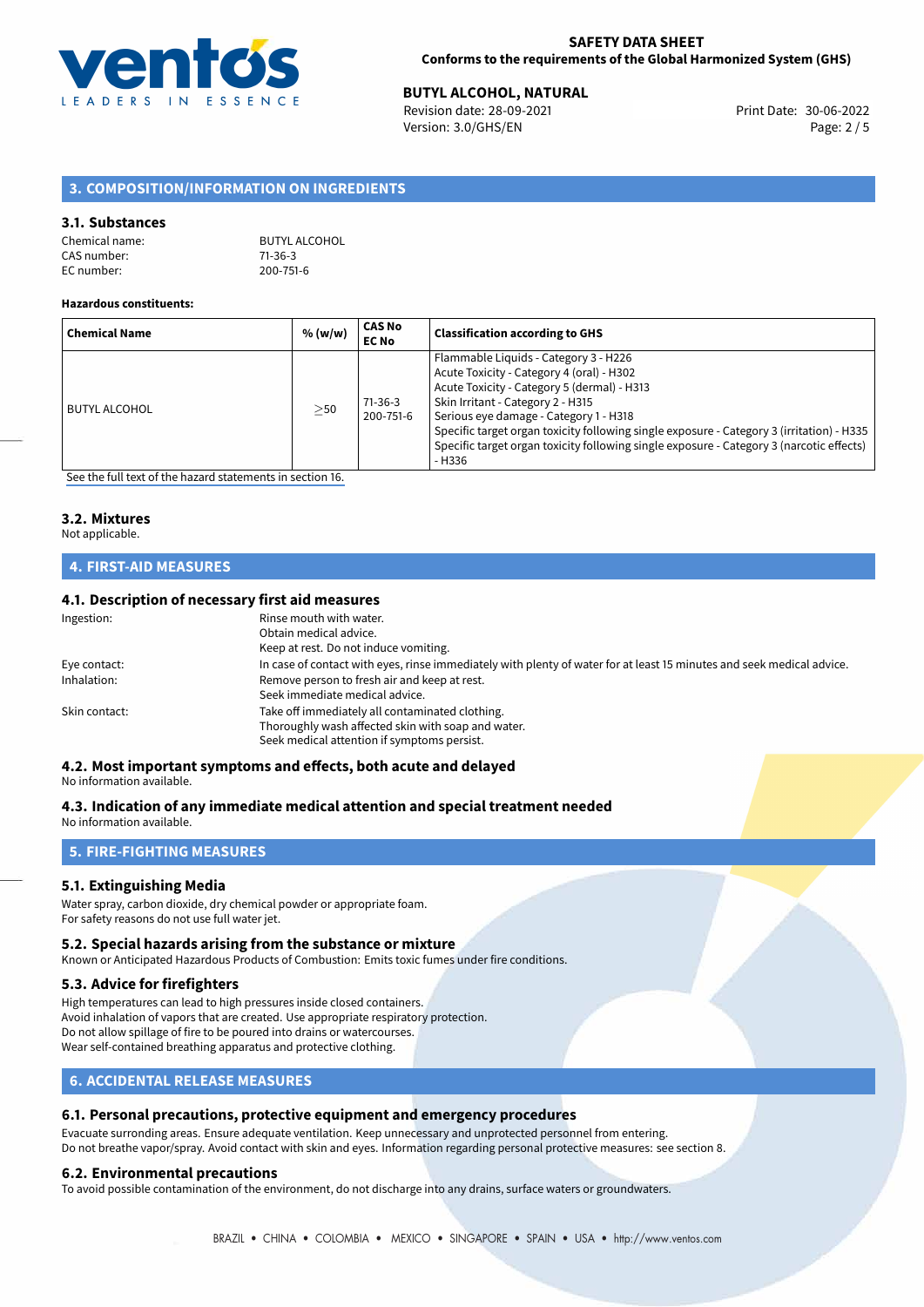

# **BUTYL ALCOHOL, NATURAL**<br>30-06-2022 **Buyles Revision date: 28-09-2021 Buyles Revision date: 30-06-2022**

Revision date: 28-09-2021 Version: 3.0/GHS/EN Page: 3 / 5

## **6.3. Methods and materials for containment and cleaning up**

Cover with an inert, inorganic, non-combustible absorbent material (e.g. dry-lime, sand, soda ash). Place in covered containers using non-sparking tools and transport outdoors. Avoid open flames or sources of ignition (e.g. pilot lights on gas hot water heater). Ventilate area and wash spill site after material pickup is complete.

#### **6.4. Reference to other sections**

Information regarding exposure controls, personal protection and disposal considerations can be found in sections 8 and 13.

#### **7. HANDLING AND STORAGE**

#### **7.1. Precautions for safe handling**

Do not store or handle this material near food or drinking water. Do not smoke. Avoid contact with the eyes, skin and clothing. Wear protective clothing and use glasses. Observe the rules of safety and hygiene at work. Keep in the original container or an alternative made from a compatible material.

#### **7.2. Conditions for safe storage, including any incompatibilities**

Store in tightly closed and preferably full containers in a cool, dry and ventilated area, protected from light. Keep away from sources of ignition (e.g. hot surfaces, sparks, flame and static discharges). Keep away from incompatible materials (see section 10).

#### **7.3. Specific end use(s)**

No information available.

#### **8. EXPOSURE CONTROLS AND PERSONAL PROTECTION**

#### **8.1. Control parameters**

Components with occupational exposure limits: None known.

#### **8.2. Exposure controls**

Measures should be taken to prevent materials from being splashed into the body. Provide adequate ventilation, according to the conditions of use. Use a mechanical exhaust if required.

#### **8.3. Individual protection measures, such as personal protective equipment**

| Eye/Face protection:             | Chemical safety goggles are recommended. Wash contaminated goggles before reuse.                                                            |  |  |
|----------------------------------|---------------------------------------------------------------------------------------------------------------------------------------------|--|--|
| Hand Protection:                 | Chemical-resistant gloves are recommended. Wash contaminated gloves before reuse.                                                           |  |  |
| Body protection:                 | Personal protective equipment for the body should be selected based on the task being performed and the risks<br>involved.                  |  |  |
| Respiratory Protection:          | In case of insufficient ventilation, use suitable respiratory equipment.                                                                    |  |  |
| Environmental exposure controls: | Emissions from ventilation or process equipment should be checked to ensure they comply with environmental<br>protection legislation.       |  |  |
|                                  | In some cases, filters or engineering modifications to the process equipment will be necessary to reduce emissions to<br>acceptable levels. |  |  |

#### **9. PHYSICAL AND CHEMICAL PROPERTIES**

#### **9.1. Information on basic physical and chemical properties**

| Appearance:                         | Liguid                             |
|-------------------------------------|------------------------------------|
| Colour:                             | Conforms to standard               |
| Odour:                              | Conforms to standard               |
| Odour theshold:                     | Not determined                     |
| pH:                                 | Not determined                     |
| Melting point/freezing point:       | ca. -90                            |
| Boling point/boiling range (°C):    | $116 - 118$                        |
| Flash point:                        | $35^{\circ}$ C                     |
| Evaporation rate:                   | Not determined                     |
| Flammability:                       | Not determined                     |
| Lower flammability/Explosive limit: | Not determined                     |
| Upper flammability/Explosive limit: | Not determined                     |
| Vapour pressure:                    | 5 hPa (20°C)                       |
| Vapour Density:                     | Not determined                     |
| Density:                            | $0,808-0,81$ g/mL (20 <sup>o</sup> |
| Relative density:                   | $0,808 - 0,81(20^{\circ}C)$        |
| Water solubility:                   | SOLUBLE IN WATER 1:1               |

Conforms to standard Not determined Not determined Not determined Not determined Not determined Not determined  $5$  hPa (20 $^{\circ}$ C) Not determined Density: 0,808*−*0,81 g/mL (20ºC) Relative density: 0,808*−*0,81 (20ºC) SOLUBLE IN WATER 1:15 (25°C)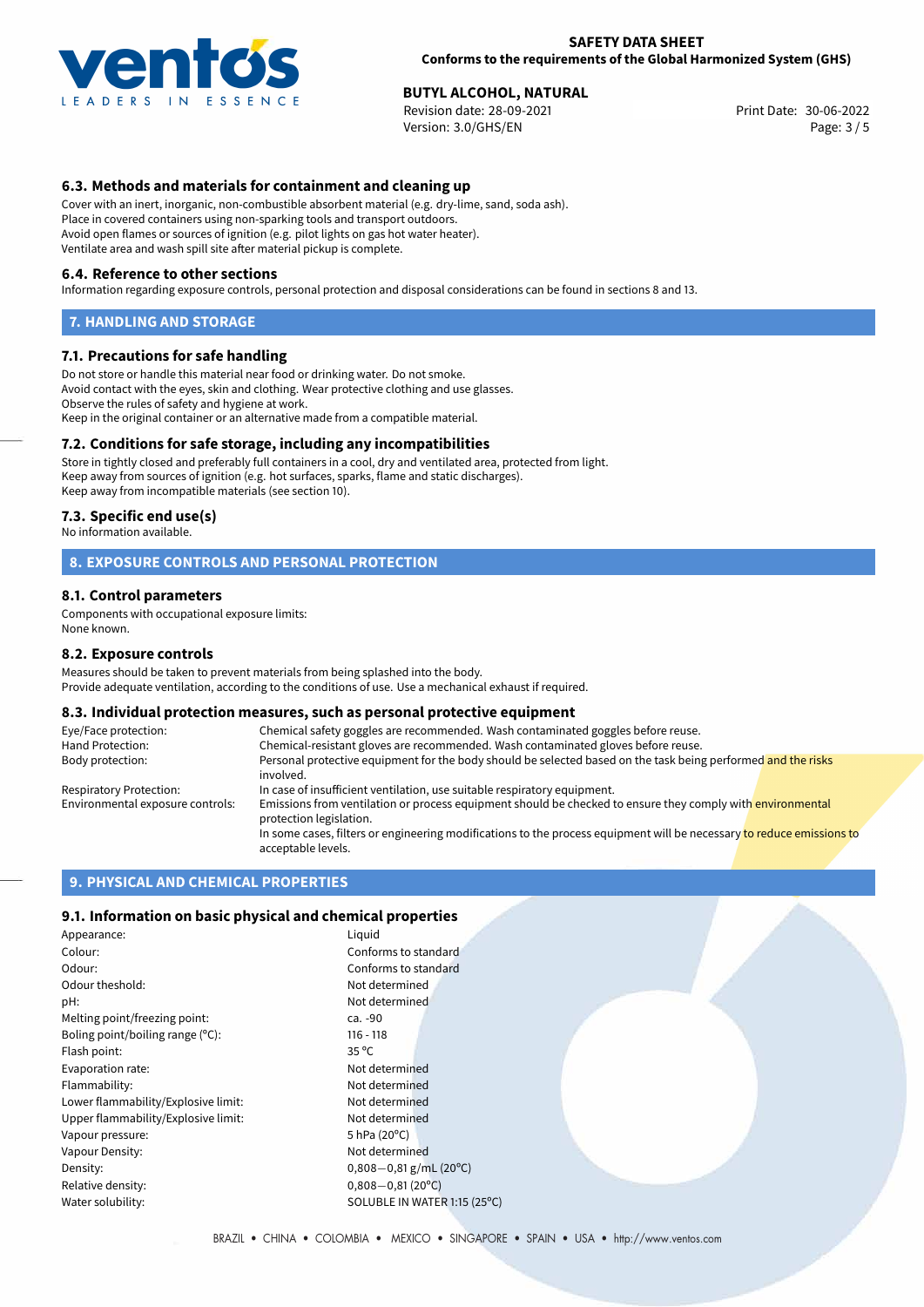

# **BUTYL ALCOHOL, NATURAL**<br>30-06-2022 **Burner Burner Burner Burner Burner** Print Date: 30-06-2022

Revision date: 28-09-2021 Version: 3.0/GHS/EN Page: 4 / 5

- Solubility in other solvents: SOLUBLE IN ETHANOL Partition coefficient n-octanol/water: Not determined Auto-ignition temperature: 343°C Decomposition temperature: Not determined Viscosity, dynamic: Not determined Viscosity, kinematic: Viscosity, kinematic: Not determined Explosive properties: Not determined Oxidising properties: NONE EXPECTED
	-

# **10. STABILITY AND REACTIVITY**

#### **10.1. Reactivity**

No hazardous reactions if stored and handled as prescribed/indicated.

#### **10.2. Chemical stability**

The product is stable if stored and handled as prescribed/indicated.

#### **10.3. Possibility of hazardous reactions**

No hazardous reactions if stored and handled as prescribed/indicated.

#### **10.4. Conditions to Avoid**

Conditions to Avoid: Excessive heat, flame or other ignition sources.

#### **10.5. Incompatible materials**

Avoid contact with strong acids and bases and oxidizing agents.

#### **10.6. Hazardous decomposition products**

During combustion may form carbon monoxide and unidentified organic compounds.

# **11. TOXICOLOGICAL INFORMATION**

| <b>Acute toxicity</b>             | Harmful if swallowed. May ne harmful in contact with skin.                |  |
|-----------------------------------|---------------------------------------------------------------------------|--|
| <b>Skin corrosion/irritation</b>  | Causes skin irritation.                                                   |  |
| Serious eye damage/irritation     | Causes serious eye damage.                                                |  |
| Respiratory or skin sensitisation | Based on the data available, the criteria for classification are not met. |  |
| Germ cell mutagenicity            | Based on the data available, the criteria for classification are not met. |  |
| Carcinogenicity                   | Based on the data available, the criteria for classification are not met. |  |
| <b>Reproductive toxicity</b>      | Based on the data available, the criteria for classification are not met. |  |
| <b>STOT-single exposure</b>       | May cause respiratory irritation. May cause drowsiness or dizziness.      |  |
| <b>STOT-repeated exposure</b>     | Based on the data available, the criteria for classification are not met. |  |
| <b>Aspiration hazard</b>          | Based on the data available, the criteria for classification are not met. |  |

# **12. ECOLOGICAL INFORMATION**

#### **12.1. Toxicity**

**Assessment:**

Based on the data available, the criteria for classification are not met. **Experimental/calculated data:** No information available.

# **12.2. Degradability**

No information available.

## **12.3. Bioaccumulative potential**

No information available.

# **12.4. Soil mobility**

No information available.

# **12.5. Other adverse effects**

See also sections 6, 7, 13 and 15 Do not allow to get into waste water or waterways.